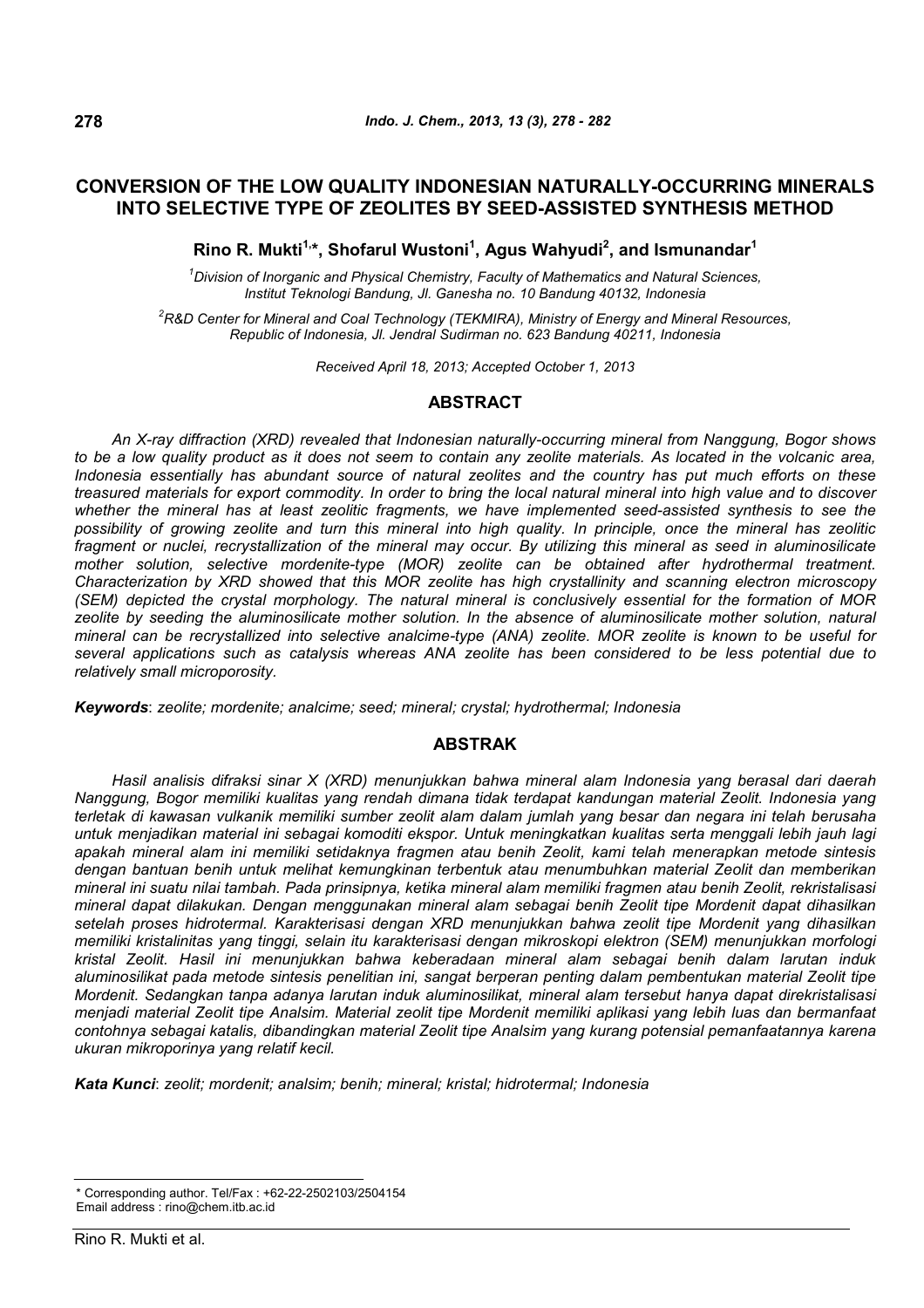## **INTRODUCTION**

Zeolites are microporous crystalline aluminosilicate materials that occur as natural minerals or as a result from laboratory synthesis [1-2]. Today, there are over 200 types of zeolites differing upon frameworks and elemental composition. The porosity of zeolite is in a molecular scale so they can be used to host a guest molecule in a selective manner of certain catalytic processes. In their acid form, zeolites are known as shape and size selective catalyst and considered as the most important heterogeneous catalyst in the industry [3]. For example, the world's gasoline is produced by fluidized catalytic cracking of petroleum using zeolite catalysts [4]. In view of the industrial importance of zeolites and also due to the scientific interest in developing such an economical process, considerable effort has been directed into zeolite synthesis.

Low (Si/Al < 2) and medium  $(2 <$  Si/Al  $<$  5) silica zeolites can be directly synthesized without using such organic compounds, however high  $(Si/Al > 5)$  silica zeolites are subject to the synthesis using organic compounds for facilitating void filling, structure-directing or templating pathway [2]. These days, the preference of synthesizing all kind of zeolites is to avoid the use of organic compounds due to high cost and to reduce  $CO<sub>2</sub>$ emission into atmosphere. The latter may be the situation when the organic compounds from the zeolite framework are removed by calcination. Seed-assisted synthesis is one of methods that have been developed to exclude the organic in zeolite precursor. High silica zeolites such as BEA [5-6], MTW [7], FER [8], ECR-1 [9], ZSM-34[10] can be synthesized by the help of their corresponding seed of up to 10% weight. Moreover, MFI zeolite can be synthesized in the absence of organic as well as seed [11].

As located in volcanic area, Indonesia has abundant source of naturally-occurring minerals that is presumably to contain several zeolite frameworks or zeolitic building blocks in such a low quality, for example in Malang, Wonosari and Bogor [12]. The quality of such zeolite can be determined by the sole presence of certain structure (topology). However in natural minerals, the possibility of having selective zeolite topology is almost impossible. Mordenite (MOR), analcime (ANA) and clinoptilolite (HEU) are the zeolite topologies that are often found in nature as mixtures. Among these topologies, MOR is of crucial natural zeolite that is also further developed by synthetic method [13-15]. Having various topologies in minerals, the performance towards ion exchange capability and molecular sieve selectivity is not optimal. To this end, specifically, the Indonesian government has the policy to increase the quality of

export product particularly on natural zeolite starting in the year of 2014 [16].This can be done by making the natural zeolite to consist only certain type of (selective) zeolite topology [17].

Our current research here has the objective of bringing the low quality local natural mineral into high value by recrystallizing towards the growth of selective zeolite via seed-assisted synthesis method. The utilization of natural minerals as seed is based on the assumption of having zeolitic fragments in the form of most probably secondary building units/blocks. Having a successful seed-assisted synthesis, one may use this method as a tool to determine the unknown crystalline phase or even amorphous phase in natural minerals. The resulting zeolite topology may provide an insight of somewhat predicting the zeolitic secondary building block contained in natural mineral. We are of interest to obtain selective MOR-type zeolite since this topology can be utilized in various industrial applications such as gas separation, catalysis, semiconductor and chemical sensor [18-19]. Several catalytic reactions such as hydro isomerization, alkylation, cracking and reforming have proved potency of this 12-membered-ring zeolite with pore dimension of 0.64 x 0.70 nm (running along the *c*-axis) and 0.26 x 0.57 nm (running along the *b*axis) [20]. By increasing the value of our natural mineral resource, we expect that the quality of export product can be improved.

#### **EXPERIMENTAL SECTION**

#### **Materials**

Naturally-occurring minerals were obtained from Nanggung nearby Bogor, West Java, Indonesia. Tetraethyl orthosilicate (TEOS,  $Si(OC_2H_5)_4$ ) was purchased from Aldrich. Aluminum hydroxide  $(AI(OH)<sub>3</sub>)$ was purchased from Merck. Sodium hydroxide 50%(w/v) was used in the experiment that is prepared by dissolving sodium hydroxide pellet. Unless stated otherwise, all chemicals were used as received.

#### **Characterizations**

To elucidate zeolite topology, all obtained samples were characterized by powder X-ray diffraction (XRD). XRD patterns were recorded on diffractometer with Cu Kα radiation. Crystal morphology was observed by field-emission scanning electron microscopy (SEM). SEM images were taken at an accelerating voltage of 6 kV. Prior to the observation, samples were sputtered using Pt on a sputtering instrument.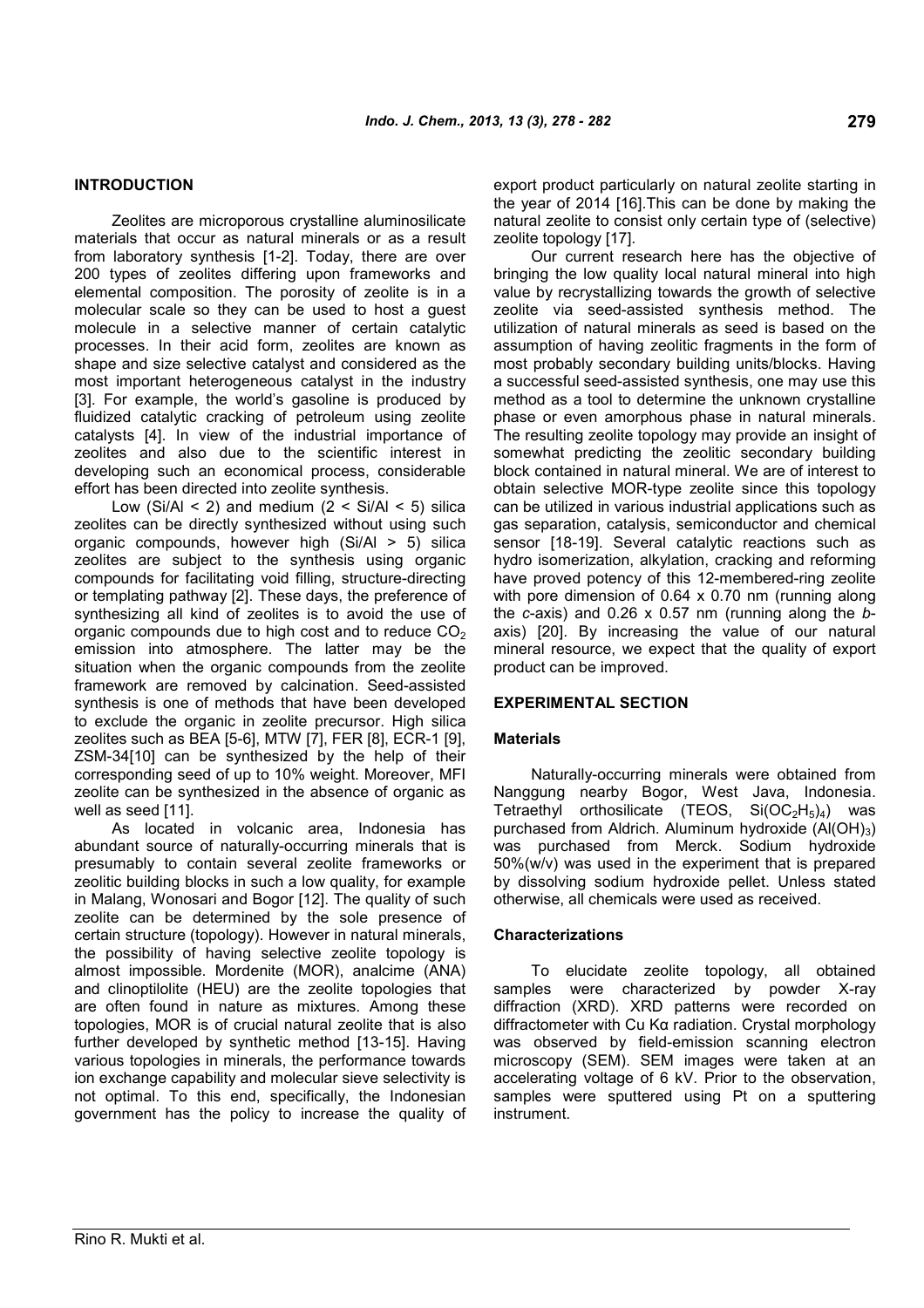

**Table 1.** Starting molar composition of mixtures applied in the series of seeded synthesis

**Fig 1.** XRD pattern of (a) MOR references of simulated data taken from IZA website, (b) as-taken natural minerals, (c) calcined natural minerals and (d), and (e)products of seed-asssisted synthesis of Si/Al ratio =  $25$  and Si/Al = 30

### **Procedure**

#### *Seed-assisted synthesis of zeolite using naturallyoccurring minerals*

0.16 g Al(OH)<sub>3</sub>, 11.31 g TEOS and 2.00 g NaOH 50%(w/v) were mixed with 21.52 g of water. To this aluminosilicate mother solution, 1.62 g of Indonesian naturally-occurring minerals was added under vigorous stirring at room temperature. Subsequently, the mixture in the form of gel was transferred in a Teflon-lined stainless steel autoclave at 170 °C for 5 days. The resulting precipitate was filtered, washed and dried in an oven at 60 °C for 6 h. Following this seeded synthesis procedure; series of samples were prepared by varying Si/Al ratio of starting molar composition and hydrothermal temperature (Table 1).

#### **RESULT AND DISCUSSION**

Fig. 1 shows the XRD pattern of as-taken and calcined natural mineral. It can be observed that the natural mineral contains very low crystallinity. It is hard to speculate typical zeolite topologies from the diffractogram peaks. Calcining the natural minerals sample using muffle furnace under air at 170 °C for 65 h, does not increase the crystallinity. The calcined sample shows an identical pattern to the parent sample. This indicates that the structure has been stable at its current form. The natural mineral can be dissolved in alkaline

| <b>Table 2.</b> Starting molar composition of mixtures applied |  |
|----------------------------------------------------------------|--|
| in the series of non-seeded synthesis                          |  |

| the series of non-seeded synthesis |    |         |                     |                         |  |  |  |  |
|------------------------------------|----|---------|---------------------|-------------------------|--|--|--|--|
| Si/Al initial                      |    | NaOH/Si | H <sub>2</sub> O/Si | Temp, time              |  |  |  |  |
|                                    | 25 | 0.24    | 24                  | 170 $\degree$ C, 5 days |  |  |  |  |
|                                    | 30 | 0.24    | 24                  | 170 $\degree$ C, 5 days |  |  |  |  |



**Fig 2.** SEM images of (a, b) natural minerals and (c, d) as-synthesized MOR zeolites; (b) magnified image from (a) with location shown as square line. (c) MOR zeolite with Si/Al ratio of 25 and (d) Si/Al ratio of 30

solution of aluminosilicate. By hydrothermally treating this solution at 170 °C for 5 days, highly crystalline MOR zeolite can be selectively obtained (Fig. 1d, e). The natural mineral seems to function as seed in the aluminosilicate solution during the crystallization of MOR zeolite. MOR zeolite can also be obtained after varying the starting Si/Al ratio from 25 to 30.

Crystal morphology of the resulting MOR zeolite is presented in Fig. 2. Natural mineral shows bulk particles with rough surfaces. From the magnified image, it is seen that the crystal shape is irregular. Varying the Si/Al ratio seems to alter the morphology of MOR zeolite. Sample with Si/Al ratio of 25 has irregular crystal shape similar to the natural minerals but sample with Si/Al ratio of 30 shows regular spherical crystal with size around 50 nm. This nanocrystal might contain MOR zeolite framework since the XRD pattern shows only the presence of MOR lattice ordering. However, selected electron diffraction during the transmission electron microscopy experiment must be conducted to further verify the lattice fringes of MOR zeolite within the nanocrystals.

Hydrothermal treatment of non-seeded solution (in the absence of natural mineral) was also conducted to see the importance of having natural mineral in the formation of MOR zeolite. The results were compared to the seeded experiments in a systematic variation of molar compositions under various temperature and synthesis time (Table 3). However, the non-seeded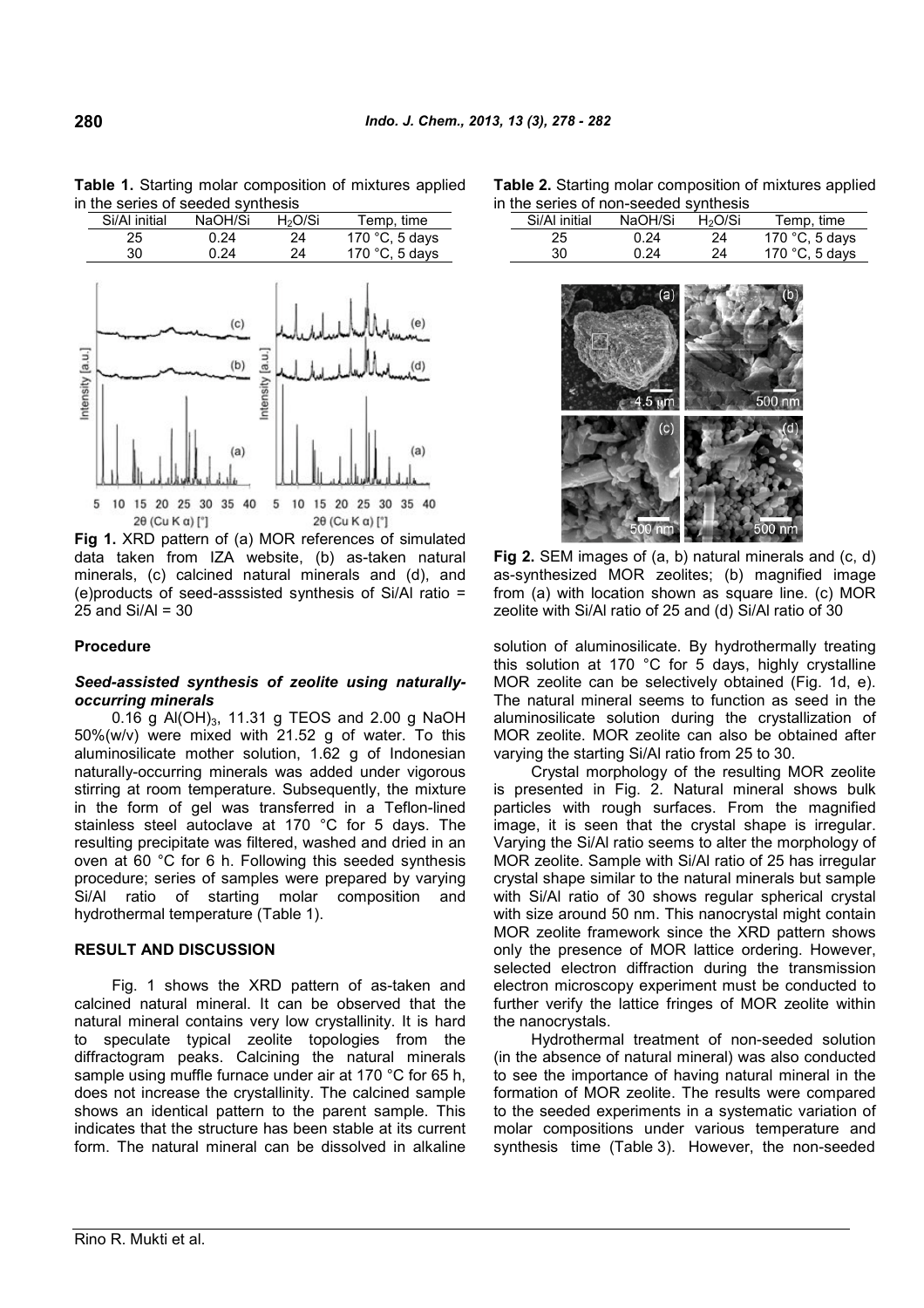



**Fig 3.** XRD diffractograms of the non-seeded synthesis termed as (a) unknown A, (b) unknown B and (c) unknown C pattern (Please see Table 3 for further description)

**Fig 4.** XRD pattern of (a) simulated ANA-type zeolite and (b) hydrothermally treated the dissolved natural mineral resulting in ANA-type zeolite

**Table 3.** Series of experiments comparing the molar ratio recipe and final products of seeded and non-seeded synthesis inthe present work.

| Entry | Seed            | Si/Al initial | NaOH/Si | H <sub>2</sub> O/Si | Temp, time        | Results    |
|-------|-----------------|---------------|---------|---------------------|-------------------|------------|
|       | No              | 25            | 0.24    | 24                  | 170 $°C$ , 5 days | UnknownA   |
| 2     | Natural mineral | 25            | 0.24    | 24                  | 170 °C, 5 days    | <b>MOR</b> |
| 3     | No              | 30            | 0.24    | 24                  | 170 $°C$ , 5 days | UnknownB   |
| 4     | Natural mineral | 30            | 0.24    | 24                  | 170 $°C$ , 5 days | <b>MOR</b> |
| 5     | No              | 40            | 0.55    | 20                  | 140 °C, 3 days    | UnknownC   |
| 6     | Entry 4         | 40            | 0.55    | 20                  | 140 °C, 3 days    | <b>MOR</b> |
|       | No              | 50            | 0.55    | 20                  | 140 °C, 3 days    | Amorphous  |
| 8     | Entry 4         | 50            | 0.55    | 20                  | 140 °C, 3 days    | <b>MOR</b> |

recipe resulted in unknown structure of materials (Fig. 3). We have qualitatively verified that none of the typical natural zeolite topologies such as MOR, ANA and HEU represents the fingerprint of the resulting XRD patterns. Furthermore, none of the typical synthetic zeolite topologies such as MFI, LTA, FAU or BEA can be matched with the obtained diffractograms. Therefore, detailed analysis on XRD pattern by employing several fitting techniques has to be performed in order to determine the lattice ordering. This is the proposal of the next research project. We currently term these resulting products as unknown A, B and C. We observe that there are several parameters that is important to conduct recrystallization of natural mineral into selective type of zeolite, e.g. MOR. The presence of aluminosilicate solution is needed particularly to adjust the zeolite requirement for Si/Al ratio and alkalinity. The addition of NaOH in the aluminosilicate mother solution is mainly used to dissolve the natural mineral and balance the charge of the resulting zeolite framework.

MOR zeolite resulted from the seed-assisted synthesis can also be used as seed in a new hydrothermally treated aluminosilicate solution. In the absence of MOR zeolite seed, hydrothermally treating this solution with Si/Al ratio of 40 and 50 gave unknown C and amorphous, respectively. Interestingly, MOR zeolite can be synthesized using even lower temperature (140 **°**C) and shorter synthesis time (3 days) (See Table 3). The formation of MOR zeolite by hydrothermally treating the natural mineral in fact, still requires aluminosilicate solution. In the absence of aluminosilicate solution, recrystallizing the dissolved minerals in alkaline solution at 170 **°**C for 5 days resulted in analcime (ANA) zeolite.

From the success of selectively recrystallizing MOR zeolite from natural minerals source, we have several points to discuss, particularly on the formation mechanism. We assume that our natural mineral obtained from Nanggung nearby Bogor has at least secondary building units (SBU) or composite building units (CBU) of MOR zeolite. Although the presence of either SBU or CBU as part of the formation mechanism is still not principally well-understood, we speculate that this component might exist in our gel solution. This assumption can be supported by the experimental data in which the absence of seed could not stimulate the formation of MOR zeolite. In order to further assure that the contribution of seed of MOR zeolite lead to the